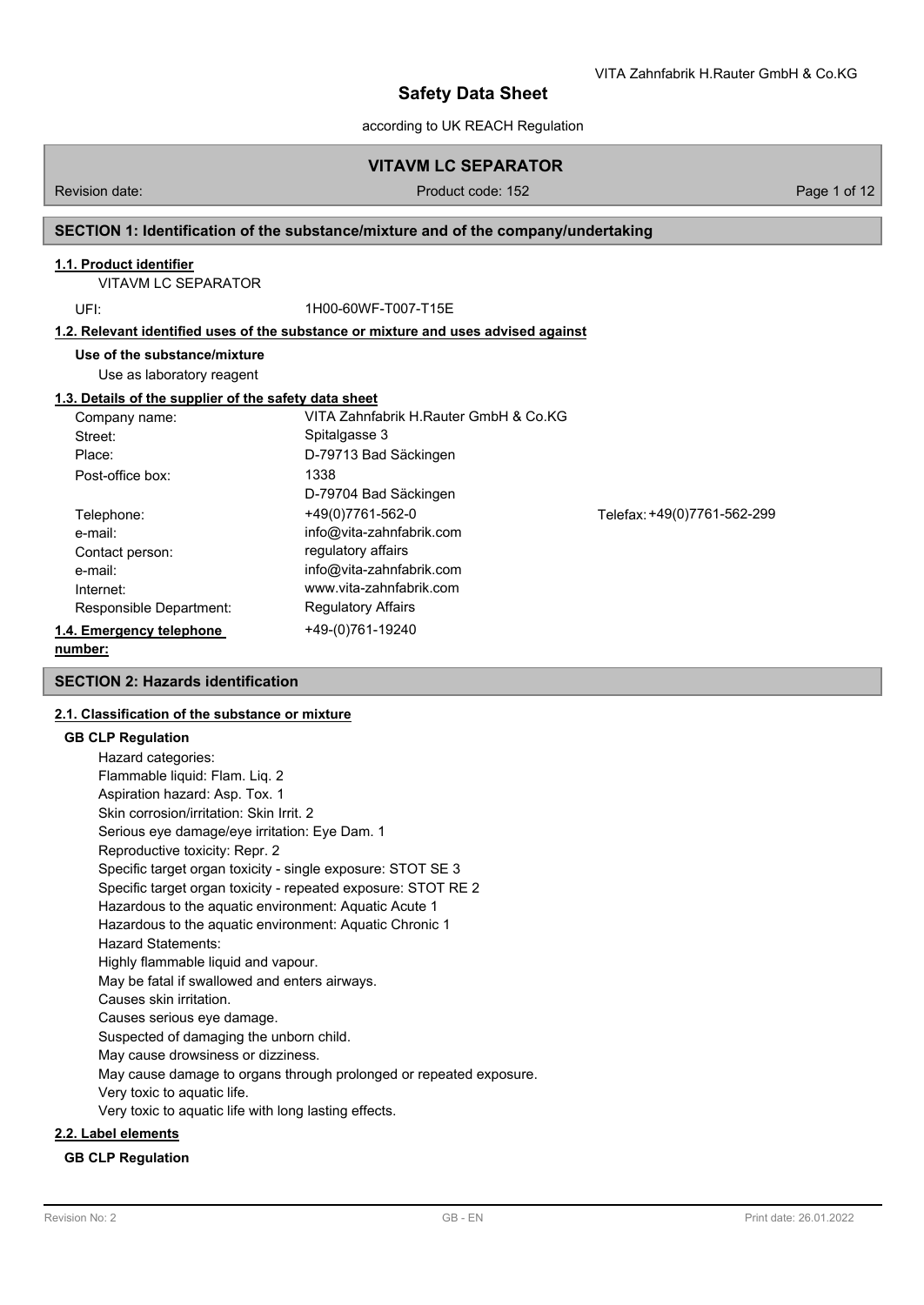according to UK REACH Regulation



# **2.3. Other hazards**

No information available.

## **SECTION 3: Composition/information on ingredients**

## **3.2. Mixtures**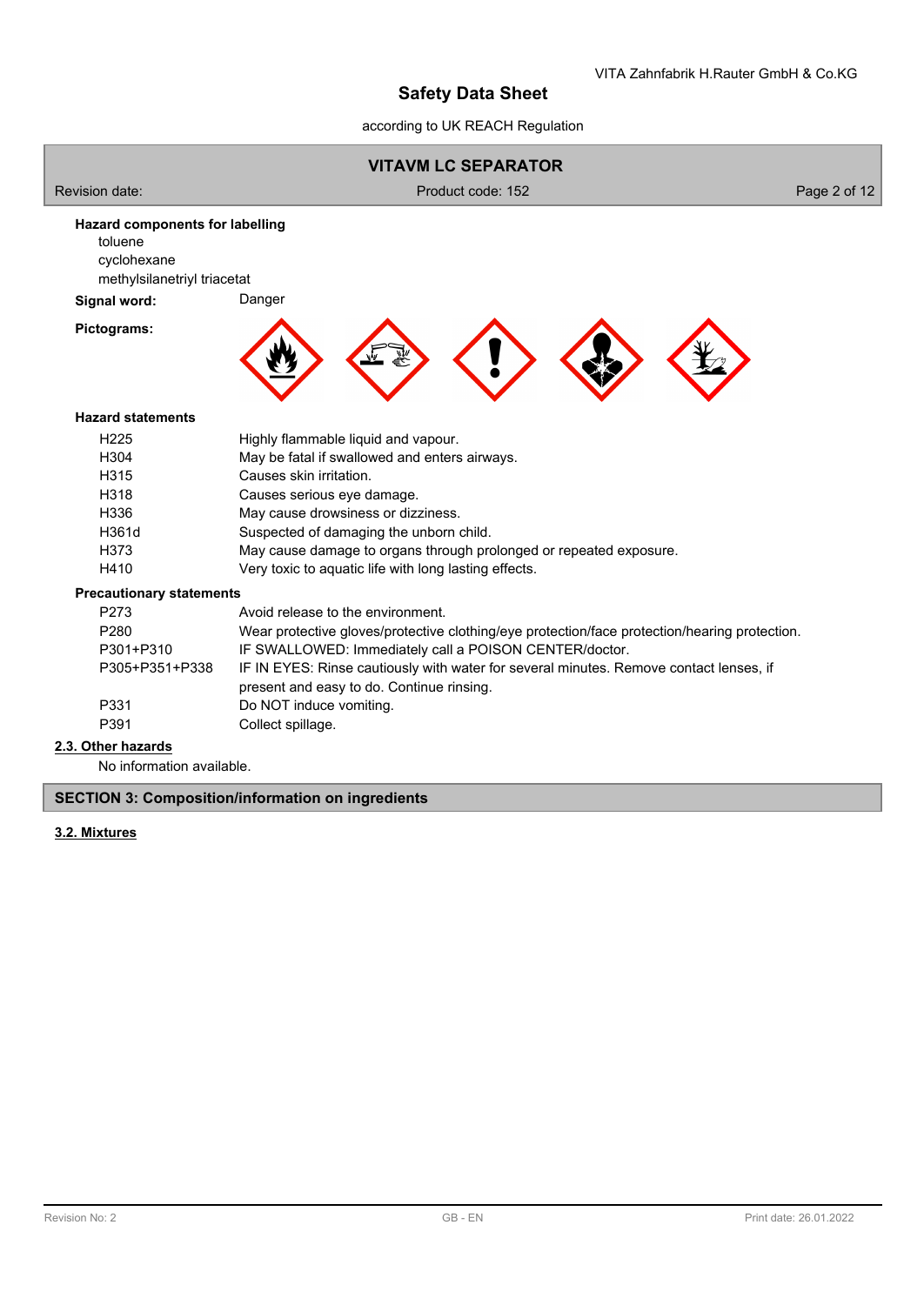according to UK REACH Regulation

## **VITAVM LC SEPARATOR**

Revision date: Product code: 152 Page 3 of 12

### **Hazardous components**

| <b>CAS No</b> | Chemical name                                                                                              |                                                                                                    |                  |              |  |
|---------------|------------------------------------------------------------------------------------------------------------|----------------------------------------------------------------------------------------------------|------------------|--------------|--|
|               | EC No                                                                                                      | Index No                                                                                           | <b>REACH No</b>  |              |  |
|               | <b>GHS Classification</b>                                                                                  |                                                                                                    |                  |              |  |
| 110-82-7      | cyclohexane                                                                                                |                                                                                                    |                  | $50 - 55 \%$ |  |
|               | 203-806-2                                                                                                  | 601-017-00-1                                                                                       | 01-2119463273-41 |              |  |
|               | H336 H304 H400 H410                                                                                        | Flam. Lig. 2, Skin Irrit. 2, STOT SE 3, Asp. Tox. 1, Aguatic Acute 1, Aguatic Chronic 1; H225 H315 |                  |              |  |
| 108-88-3      | toluene                                                                                                    |                                                                                                    |                  |              |  |
|               | 203-625-9                                                                                                  | 601-021-00-3                                                                                       | 05-2114615130-69 |              |  |
|               | Flam. Liq. 2, Repr. 2, Skin Irrit. 2, STOT SE 3, STOT RE 2, Asp. Tox. 1; H225 H361d H315 H336<br>H373 H304 |                                                                                                    |                  |              |  |
| 4253-34-3     | methylsilanetriyl triacetat                                                                                | $1 - 5%$                                                                                           |                  |              |  |
|               | 224-221-9                                                                                                  |                                                                                                    |                  |              |  |
|               | Acute Tox. 4, Skin Corr. 1B; H302 H314 EUH014                                                              |                                                                                                    |                  |              |  |
| 1067-33-0     | dibutyltin diacetate                                                                                       |                                                                                                    |                  |              |  |
|               | 213-928-8                                                                                                  |                                                                                                    |                  |              |  |
|               | Acute Tox. 2, Skin Irrit. 2, Eye Irrit. 2, STOT SE 3; H300 H315 H319 H335                                  |                                                                                                    |                  |              |  |
|               |                                                                                                            |                                                                                                    |                  |              |  |

Full text of H and EUH statements: see section 16.

## **Specific Conc. Limits, M-factors and ATE**

| <b>CAS No</b> | EC No                                                                | <b>Chemical name</b>                             | Quantity    |  |  |  |
|---------------|----------------------------------------------------------------------|--------------------------------------------------|-------------|--|--|--|
|               |                                                                      | Specific Conc. Limits, M-factors and ATE         |             |  |  |  |
| 110-82-7      | 203-806-2                                                            | cyclohexane                                      | $50 - 55$ % |  |  |  |
|               |                                                                      | dermal: LD50 = 12705 mg/kg                       |             |  |  |  |
| 108-88-3      | 203-625-9                                                            | <b>Itoluene</b>                                  | $10 - 55$ % |  |  |  |
|               | inhalation: $LC50 = 49$ mg/l (vapours); dermal: $LD50 = 12200$ mg/kg |                                                  |             |  |  |  |
| 4253-34-3     | 224-221-9                                                            | methylsilanetriyl triacetat                      | $1 - 5%$    |  |  |  |
|               | oral: $ATE = 500$ mg/kg                                              |                                                  |             |  |  |  |
| 1067-33-0     | 213-928-8                                                            | dibutyltin diacetate                             | $< 1 \%$    |  |  |  |
|               |                                                                      | dermal: LD50 = 2320 mg/kg; oral: LD50 = 32 mg/kg |             |  |  |  |

## **SECTION 4: First aid measures**

## **4.1. Description of first aid measures**

## **After inhalation**

Provide fresh air. Medical treatment necessary.

#### **After contact with skin**

After contact with skin, wash immediately with plenty of water and soap. Take off immediately all contaminated clothing and wash it before reuse. Medical treatment necessary.

### **After contact with eyes**

In case of contact with eyes flush immediately with plenty of flowing water for 10 to 15 minutes holding eyelids apart and consult an ophthalmologist.

## **After ingestion**

Observe risk of aspiration if vomiting occurs.

### **4.2. Most important symptoms and effects, both acute and delayed**

No information available.

## **4.3. Indication of any immediate medical attention and special treatment needed**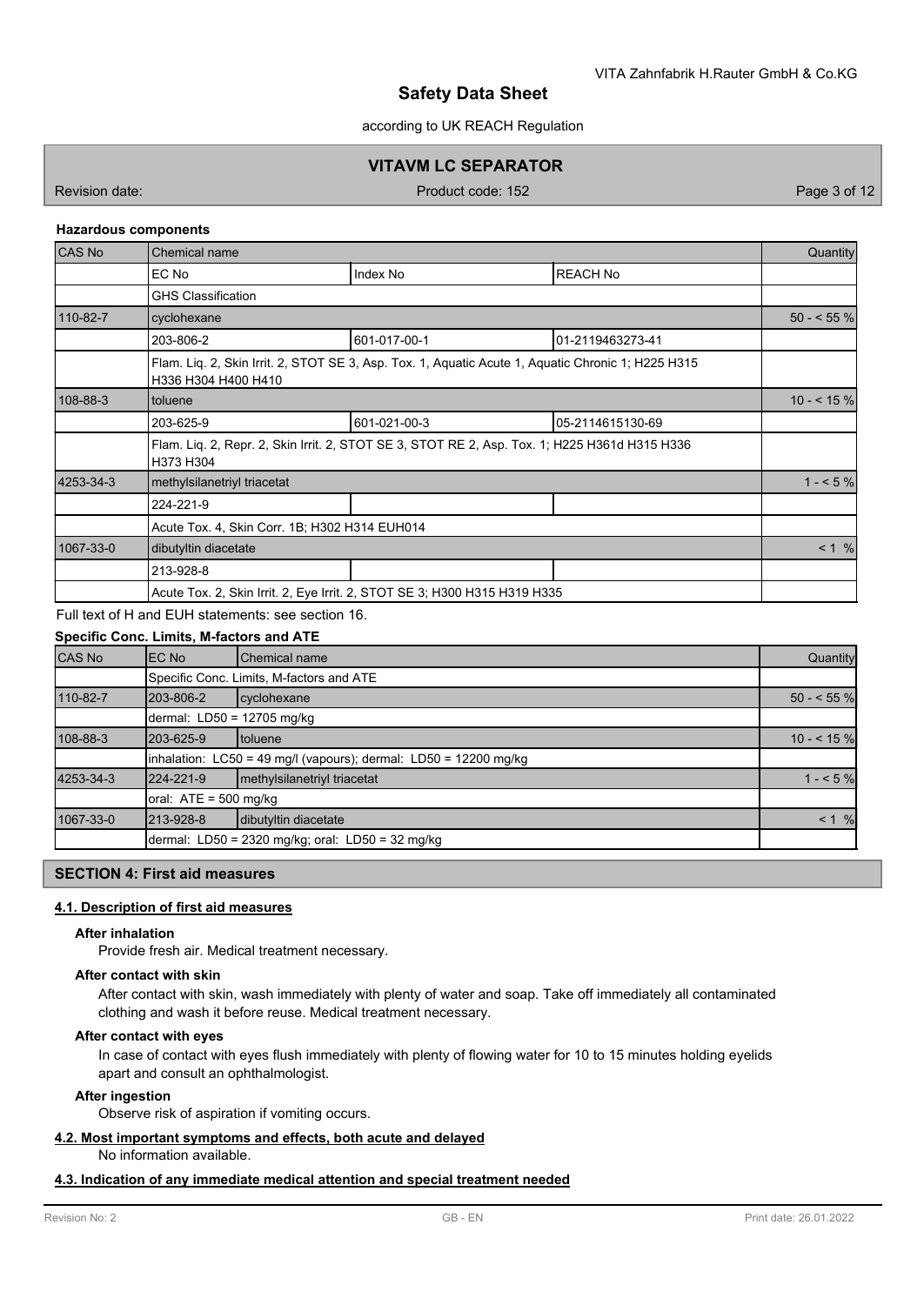according to UK REACH Regulation

## **VITAVM LC SEPARATOR**

Revision date: Product code: 152 Page 4 of 12

Treat symptomatically.

## **SECTION 5: Firefighting measures**

### **5.1. Extinguishing media**

### **Suitable extinguishing media**

Carbon dioxide (CO2), Foam, Extinguishing powder.

### **Unsuitable extinguishing media**

Water.

### **5.2. Special hazards arising from the substance or mixture**

Highly flammable. Vapours can form explosive mixtures with air.

### **5.3. Advice for firefighters**

Wear a self-contained breathing apparatus and chemical protective clothing. Full protection suit.

### **Additional information**

Use water spray jet to protect personnel and to cool endangered containers. Suppress gases/vapours/mists with water spray jet. Collect contaminated fire extinguishing water separately. Do not allow entering drains or surface water.

## **SECTION 6: Accidental release measures**

### **6.1. Personal precautions, protective equipment and emergency procedures**

### **General advice**

Remove all sources of ignition. Provide adequate ventilation. Do not breathe gas/fumes/vapour/spray. Avoid contact with skin, eyes and clothes. Use personal protection equipment.

### **6.2. Environmental precautions**

Do not allow uncontrolled discharge of product into the environment. Explosion risk.

### **6.3. Methods and material for containment and cleaning up**

### **Other information**

Absorb with liquid-binding material (sand, diatomaceous earth, acid- or universal binding agents). Treat the recovered material as prescribed in the section on waste disposal.

## **6.4. Reference to other sections**

Safe handling: see section 7 Personal protection equipment: see section 8 Disposal: see section 13

## **SECTION 7: Handling and storage**

## **7.1. Precautions for safe handling**

## **Advice on safe handling**

If handled uncovered, arrangements with local exhaust ventilation have to be used. Do not breathe gas/fumes/vapour/spray.

## **Advice on protection against fire and explosion**

Keep away from sources of ignition - No smoking. Take precautionary measures against static discharges. Vapours can form explosive mixtures with air.

### **Advice on general occupational hygiene**

Remove contaminated, saturated clothing immediately. Draw up and observe skin protection programme. Wash hands and face before breaks and after work and take a shower if necessary. When using do not eat, drink, smoke, sniff.

## **7.2. Conditions for safe storage, including any incompatibilities**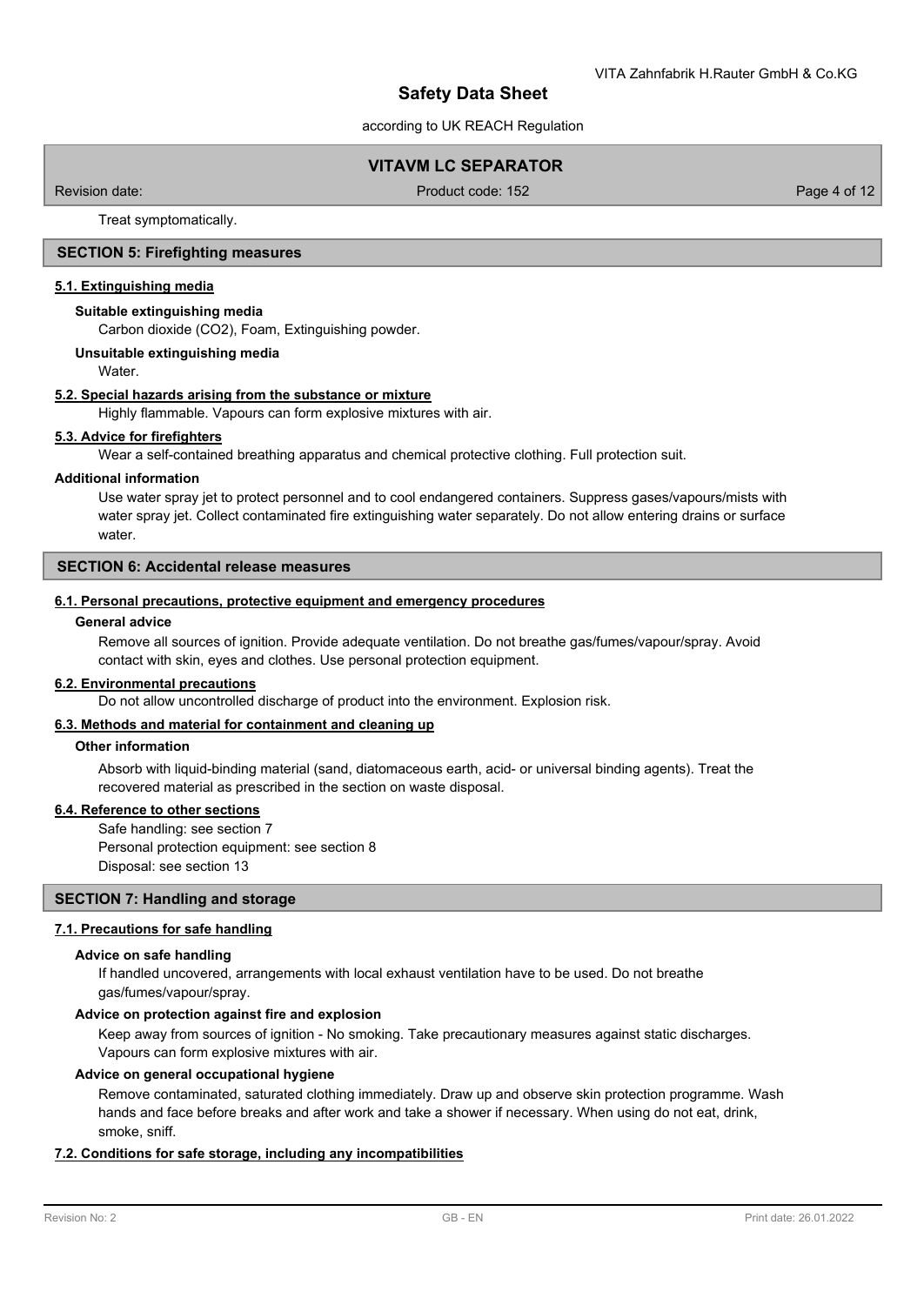according to UK REACH Regulation

## **VITAVM LC SEPARATOR**

Revision date: Product code: 152 Page 5 of 12

### **Requirements for storage rooms and vessels**

Keep container tightly closed. Keep locked up. Store in a place accessible by authorized persons only. Provide adequate ventilation as well as local exhaustion at critical locations. Keep in a cool, well-ventilated place. Keep away from heat, hot surfaces, sparks, open flames and other ignition sources. No smoking.

### **Hints on joint storage**

Do not store together with: Oxidizing agent. Pyrophoric or self-heating substances.

### **7.3. Specific end use(s)**

Use as laboratory reagent

## **SECTION 8: Exposure controls/personal protection**

### **8.1. Control parameters**

### **Exposure limits (EH40)**

| l CAS No | <b>I</b> Substance | ppm              | mq/m <sup>3</sup> | fibres/ml | Category      | Origin     |
|----------|--------------------|------------------|-------------------|-----------|---------------|------------|
| 110-82-7 | <b>Cyclohexane</b> | 100 <sup>1</sup> | 350               |           | TWA (8 h)     | <b>WEL</b> |
|          |                    | 300l             | 1050              |           | STEL (15 min) | <b>WEL</b> |
| 108-88-3 | Toluene            | 50I              | 191               |           | TWA (8 h)     | <b>WEL</b> |
|          |                    | 100 <b>l</b>     | 384               |           | STEL (15 min) | <b>WEL</b> |

#### **8.2. Exposure controls**



### **Appropriate engineering controls**

If handled uncovered, arrangements with local exhaust ventilation have to be used. Do not breathe gas/fumes/vapour/spray.

#### **Individual protection measures, such as personal protective equipment**

## **Eye/face protection**

Suitable eye protection: goggles.

## **Hand protection**

When handling with chemical substances, protective gloves must be worn with the CE-label including the four control digits. The quality of the protective gloves resistant to chemicals must be chosen as a function of the specific working place concentration and quantity of hazardous substances. For special purposes, it is recommended to check the resistance to chemicals of the protective gloves mentioned above together with the supplier of these gloves. Recommended glove articles KCL Dermatril P Breakthrough time: 60 min NBR (Nitrile rubber)

#### **Skin protection**

Flame-retardant protective clothing. Wear anti-static footwear and clothing Wear suitable protective clothing.

### **Respiratory protection**

In case of inadequate ventilation wear respiratory protection. Technical ventilation of workplace Provide adequate ventilation as well as local exhaustion at critical locations.

### **SECTION 9: Physical and chemical properties**

## **9.1. Information on basic physical and chemical properties**

| Physical state: | Liquid      |
|-----------------|-------------|
| Colour:         | translucent |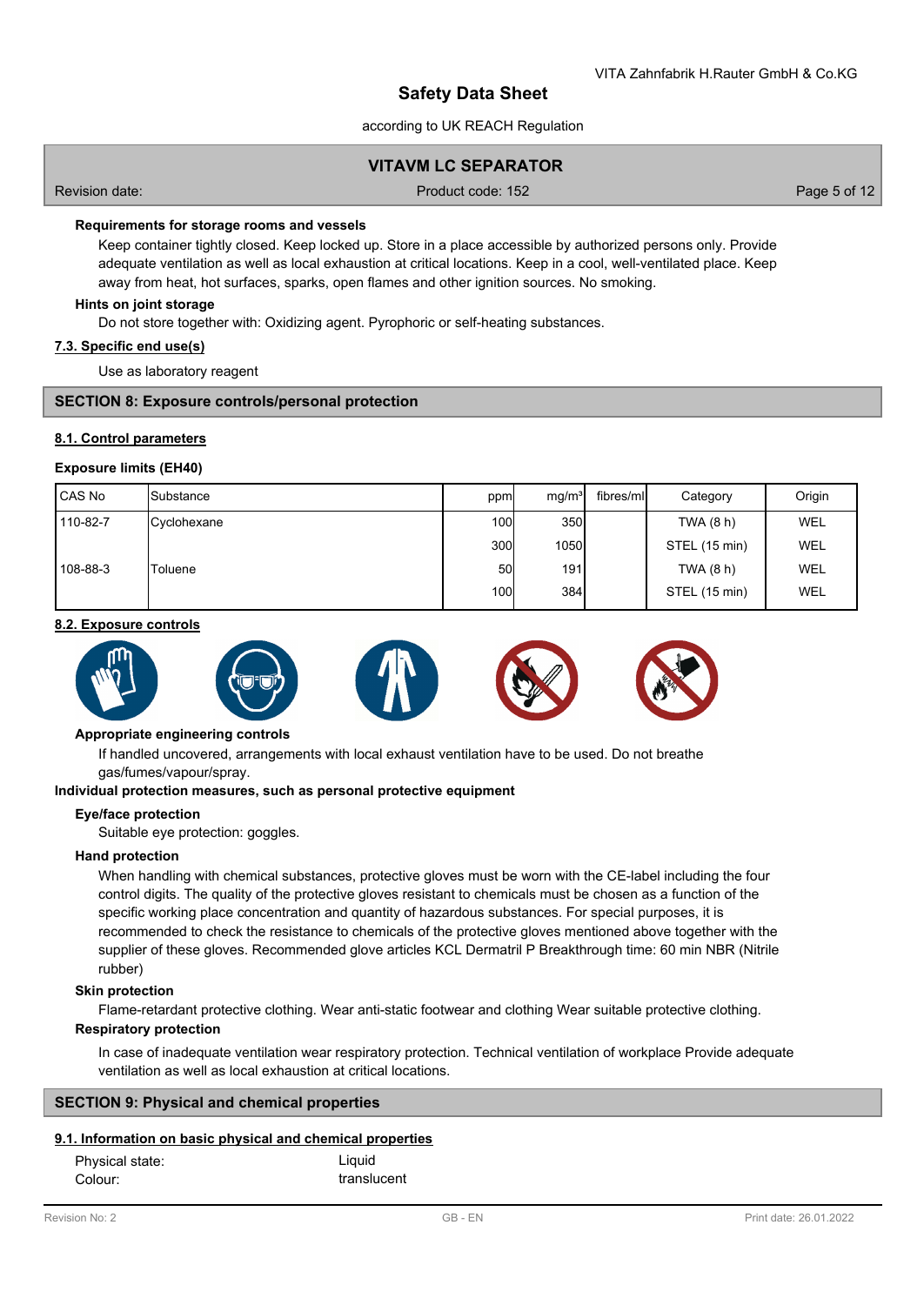## according to UK REACH Regulation

| <b>VITAVM LC SEPARATOR</b>                                    |                                  |                    |  |  |  |
|---------------------------------------------------------------|----------------------------------|--------------------|--|--|--|
| Revision date:<br>Product code: 152                           |                                  |                    |  |  |  |
| Odour:                                                        | characteristic                   |                    |  |  |  |
|                                                               |                                  | <b>Test method</b> |  |  |  |
| Changes in the physical state                                 |                                  |                    |  |  |  |
| Melting point/freezing point:                                 | not determined                   |                    |  |  |  |
| Boiling point or initial boiling point and<br>boiling range:  | 77 °C                            |                    |  |  |  |
| Flash point:                                                  | < 5 °C                           |                    |  |  |  |
| <b>Flammability</b>                                           |                                  |                    |  |  |  |
| Solid/liquid:                                                 | not applicable                   |                    |  |  |  |
| Gas:                                                          | not applicable                   |                    |  |  |  |
| <b>Explosive properties</b><br>The product is not: Explosive. |                                  |                    |  |  |  |
| Lower explosion limits:                                       | 1,2 vol. %                       |                    |  |  |  |
| Upper explosion limits:                                       | 8,3 vol. %                       |                    |  |  |  |
| Auto-ignition temperature:                                    |                                  | 260 °C DIN 51794   |  |  |  |
| Self-ignition temperature                                     |                                  |                    |  |  |  |
| Solid:                                                        | not applicable                   |                    |  |  |  |
| Gas:                                                          | not applicable<br>not determined |                    |  |  |  |
| Decomposition temperature:                                    |                                  |                    |  |  |  |
| pH-Value:                                                     | not determined                   |                    |  |  |  |
| Water solubility:                                             | No                               |                    |  |  |  |
| Solubility in other solvents<br>not determined                |                                  |                    |  |  |  |
| Partition coefficient n-octanol/water:                        | not determined                   |                    |  |  |  |
| Vapour pressure:<br>(at 50 $°C$ )                             | <=1100 hPa                       |                    |  |  |  |
| Density:                                                      | $0,86700$ g/cm <sup>3</sup>      |                    |  |  |  |
| Relative vapour density:                                      | not determined                   |                    |  |  |  |
| 9.2. Other information                                        |                                  |                    |  |  |  |
| Information with regard to physical hazard classes            |                                  |                    |  |  |  |
| Oxidizing properties<br>Not oxidising.                        |                                  |                    |  |  |  |
| Other safety characteristics                                  |                                  |                    |  |  |  |
| Solid content:                                                | 0,0%                             |                    |  |  |  |
| Evaporation rate:                                             | not determined                   |                    |  |  |  |
| <b>Further Information</b>                                    |                                  |                    |  |  |  |
| <b>SECTION 10: Stability and reactivity</b>                   |                                  |                    |  |  |  |
|                                                               |                                  |                    |  |  |  |

## **10.1. Reactivity**

Highly flammable.

## **10.2. Chemical stability**

The product is stable under storage at normal ambient temperatures.

## **10.3. Possibility of hazardous reactions**

No known hazardous reactions.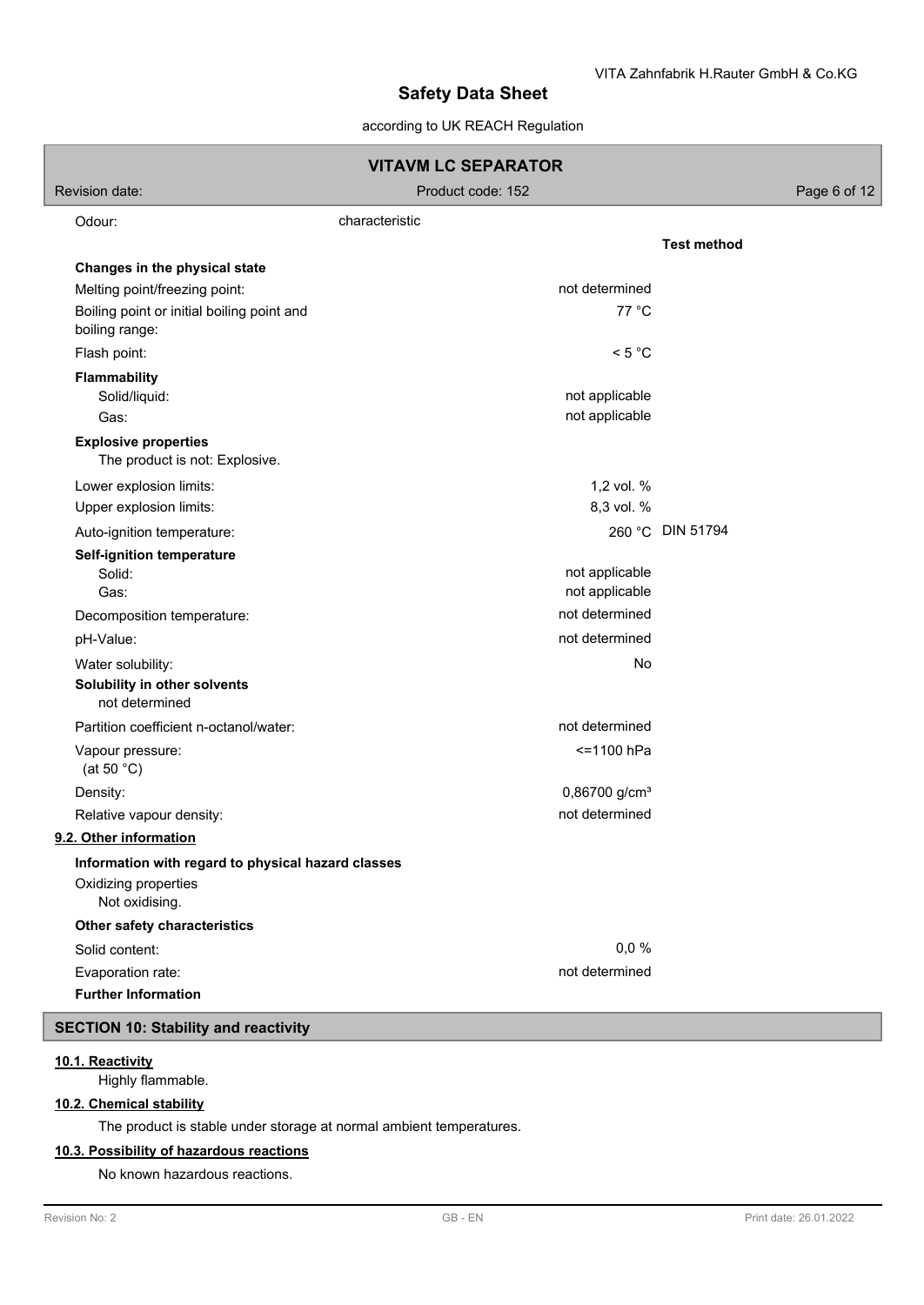according to UK REACH Regulation

## **VITAVM LC SEPARATOR**

Revision date: Product code: 152 Page 7 of 12

## **10.4. Conditions to avoid**

Keep away from sources of heat (e.g. hot surfaces), sparks and open flames. Vapours can form explosive mixtures with air.

### **10.5. Incompatible materials**

No information available.

## **10.6. Hazardous decomposition products**

No known hazardous decomposition products.

## **SECTION 11: Toxicological information**

## **11.1. Information on hazard classes as defined in GB CLP Regulation**

### **Acute toxicity**

Based on available data, the classification criteria are not met.

| CAS No    | Chemical name               |                           |          |         |                |        |  |
|-----------|-----------------------------|---------------------------|----------|---------|----------------|--------|--|
|           | Exposure route              | Dose                      |          | Species | Source         | Method |  |
| 110-82-7  | cyclohexane                 |                           |          |         |                |        |  |
|           | dermal                      | LD <sub>50</sub><br>mg/kg | 12705    |         |                |        |  |
| 108-88-3  | toluene                     |                           |          |         |                |        |  |
|           | dermal                      | LD <sub>50</sub><br>mg/kg | 12200    | Rabbit  | <b>IGESTIS</b> |        |  |
|           | inhalation (4 h) vapour     | LC50                      | 49 mg/l  | Rat     | <b>GESTIS</b>  |        |  |
| 4253-34-3 | methylsilanetriyl triacetat |                           |          |         |                |        |  |
|           | oral                        | <b>ATE</b><br>mg/kg       | 500      |         |                |        |  |
| 1067-33-0 | dibutyltin diacetate        |                           |          |         |                |        |  |
|           | oral                        | LD <sub>50</sub>          | 32 mg/kg |         |                |        |  |
|           | dermal                      | LD <sub>50</sub><br>mg/kg | 2320     |         |                |        |  |

### **Irritation and corrosivity**

Causes skin irritation.

Causes serious eye damage.

## **Sensitising effects**

Based on available data, the classification criteria are not met.

### **Carcinogenic/mutagenic/toxic effects for reproduction**

Suspected of damaging the unborn child. (toluene) Germ cell mutagenicity: Based on available data, the classification criteria are not met. Carcinogenicity: Based on available data, the classification criteria are not met.

## **STOT-single exposure**

May cause drowsiness or dizziness. (cyclohexane)

#### **STOT-repeated exposure**

May cause damage to organs through prolonged or repeated exposure. (toluene)

### **Aspiration hazard**

May be fatal if swallowed and enters airways.

#### **Additional information on tests**

The mixture is classified as hazardous according to regulation (EC) No 1272/2008 [CLP]. Special hazards arising from the substance or mixture!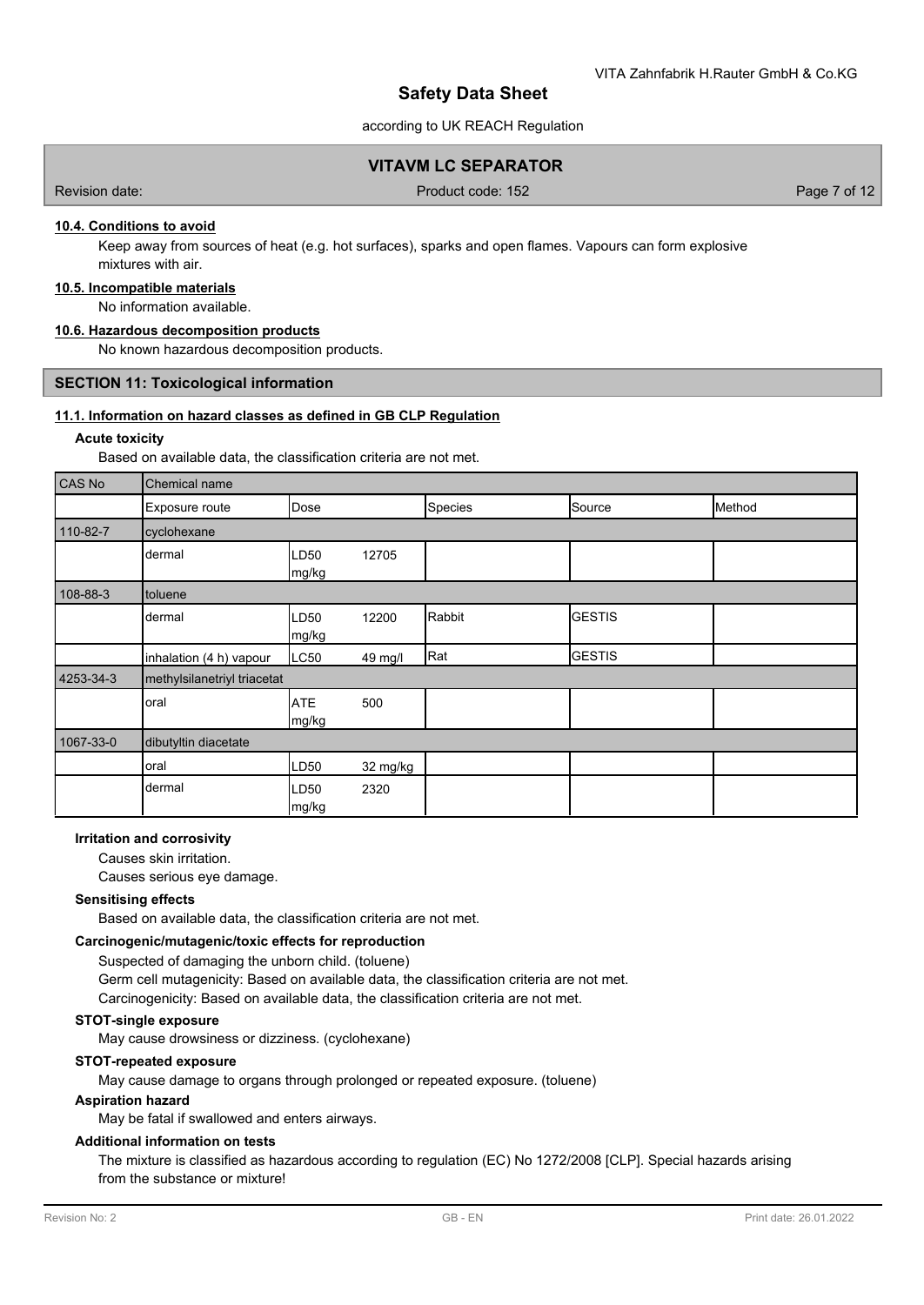according to UK REACH Regulation

## **VITAVM LC SEPARATOR**

Revision date: Product code: 152 Page 8 of 12

## **SECTION 12: Ecological information**

## **12.1. Toxicity**

Very toxic to aquatic life with long lasting effects.

| <b>CAS No</b> | Chemical name        |                                   |                        |         |        |  |  |
|---------------|----------------------|-----------------------------------|------------------------|---------|--------|--|--|
|               | Aquatic toxicity     | Dose                              | $[h]   [d]$ Species    | lSource | Method |  |  |
| 108-88-3      | I toluene            |                                   |                        |         |        |  |  |
|               | Acute fish toxicity  | LC50<br>$13 \text{ mg/l}$         | 96 hlCarassius auratus | IIUCLID |        |  |  |
|               | Acute algae toxicity | ErC <sub>50</sub><br>12,5<br>mg/l | 72 hl                  | IGESTIS |        |  |  |

## **12.2. Persistence and degradability**

The product has not been tested.

## **12.3. Bioaccumulative potential**

The product has not been tested.

## **Partition coefficient n-octanol/water**

| CAS No   | "Chemical i.<br>name | Loa<br><b>Pow</b>          |
|----------|----------------------|----------------------------|
| 108-88-3 | 'toluene             | <b>070</b><br>$\sim, \sim$ |

## **12.4. Mobility in soil**

The product has not been tested.

## **12.5. Results of PBT and vPvB assessment**

The product has not been tested.

### **12.7. Other adverse effects**

No information available.

## **Further information**

Do not allow to enter into surface water or drains. Do not allow to enter into soil/subsoil.

## **SECTION 13: Disposal considerations**

## **13.1. Waste treatment methods**

### **Disposal recommendations**

Do not allow to enter into surface water or drains. Do not allow to enter into soil/subsoil. Dispose of waste according to applicable legislation.

### **Contaminated packaging**

Hazardous waste according to Directive 2008/98/EC (waste framework directive). Handle contaminated packages in the same way as the substance itself.

### **SECTION 14: Transport information**

### **Land transport (ADR/RID)**

| 14.1. UN number or ID number:     | <b>UN 1993</b>                         |
|-----------------------------------|----------------------------------------|
| 14.2. UN proper shipping name:    | FLAMMABLE LIQUID, N.O.S. (cyclohexane) |
| 14.3. Transport hazard class(es): | 3                                      |
| 14.4. Packing group:              | Ш                                      |
| Hazard label:                     | 3                                      |
|                                   |                                        |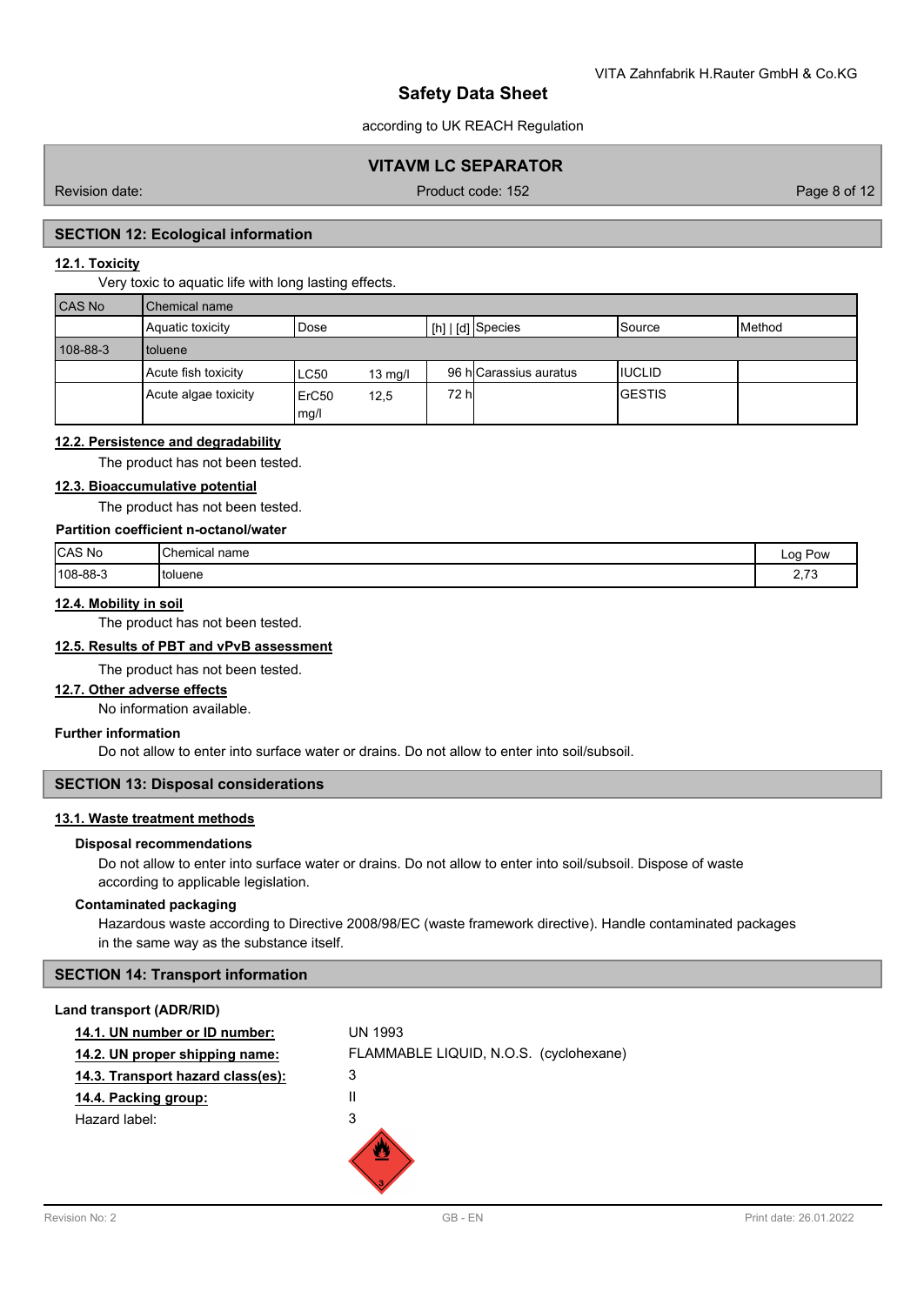according to UK REACH Regulation

| <b>VITAVM LC SEPARATOR</b>                                |                                        |              |  |  |
|-----------------------------------------------------------|----------------------------------------|--------------|--|--|
| Revision date:                                            | Product code: 152                      | Page 9 of 12 |  |  |
| Classification code:                                      | F1                                     |              |  |  |
| <b>Special Provisions:</b>                                | 274 601 640D                           |              |  |  |
| Limited quantity:                                         | 1 <sub>L</sub>                         |              |  |  |
| Excepted quantity:                                        | E <sub>2</sub><br>$\overline{2}$       |              |  |  |
| Transport category:<br>Hazard No:                         | 33                                     |              |  |  |
| Tunnel restriction code:                                  | D/E                                    |              |  |  |
| Inland waterways transport (ADN)                          |                                        |              |  |  |
| 14.1. UN number or ID number:                             | <b>UN 1993</b>                         |              |  |  |
| 14.2. UN proper shipping name:                            | FLAMMABLE LIQUID, N.O.S. (cyclohexane) |              |  |  |
| 14.3. Transport hazard class(es):                         | 3                                      |              |  |  |
| 14.4. Packing group:                                      | $\ensuremath{\mathsf{II}}$             |              |  |  |
| Hazard label:                                             | 3                                      |              |  |  |
|                                                           |                                        |              |  |  |
|                                                           |                                        |              |  |  |
| Classification code:                                      | F <sub>1</sub>                         |              |  |  |
| <b>Special Provisions:</b>                                | 274 601 640D                           |              |  |  |
| Limited quantity:                                         | 1 <sub>L</sub>                         |              |  |  |
| Excepted quantity:                                        | E <sub>2</sub>                         |              |  |  |
| <b>Marine transport (IMDG)</b>                            |                                        |              |  |  |
| 14.1. UN number or ID number:                             | <b>UN 1993</b>                         |              |  |  |
| 14.2. UN proper shipping name:                            | FLAMMABLE LIQUID, N.O.S. (cyclohexane) |              |  |  |
| 14.3. Transport hazard class(es):                         | 3                                      |              |  |  |
| 14.4. Packing group:                                      | Ш                                      |              |  |  |
| Hazard label:                                             | 3                                      |              |  |  |
|                                                           |                                        |              |  |  |
|                                                           |                                        |              |  |  |
| <b>Special Provisions:</b>                                | 274                                    |              |  |  |
| Limited quantity:                                         | 1 <sub>L</sub>                         |              |  |  |
| Excepted quantity:<br>EmS:                                | E <sub>2</sub><br>F-E, S-E             |              |  |  |
| Air transport (ICAO-TI/IATA-DGR)                          |                                        |              |  |  |
| 14.1. UN number or ID number:                             | <b>UN 1993</b>                         |              |  |  |
| 14.2. UN proper shipping name:                            | FLAMMABLE LIQUID, N.O.S. (cyclohexane) |              |  |  |
| 14.3. Transport hazard class(es):                         | 3                                      |              |  |  |
| 14.4. Packing group:                                      | Ш                                      |              |  |  |
| Hazard label:                                             | 3                                      |              |  |  |
|                                                           |                                        |              |  |  |
|                                                           |                                        |              |  |  |
| <b>Special Provisions:</b><br>Limited quantity Passenger: | A <sub>3</sub><br>1 <sub>L</sub>       |              |  |  |
| Passenger LQ:                                             | Y341                                   |              |  |  |
| Excepted quantity:                                        | E2                                     |              |  |  |
| IATA-packing instructions - Passenger:                    | 353                                    |              |  |  |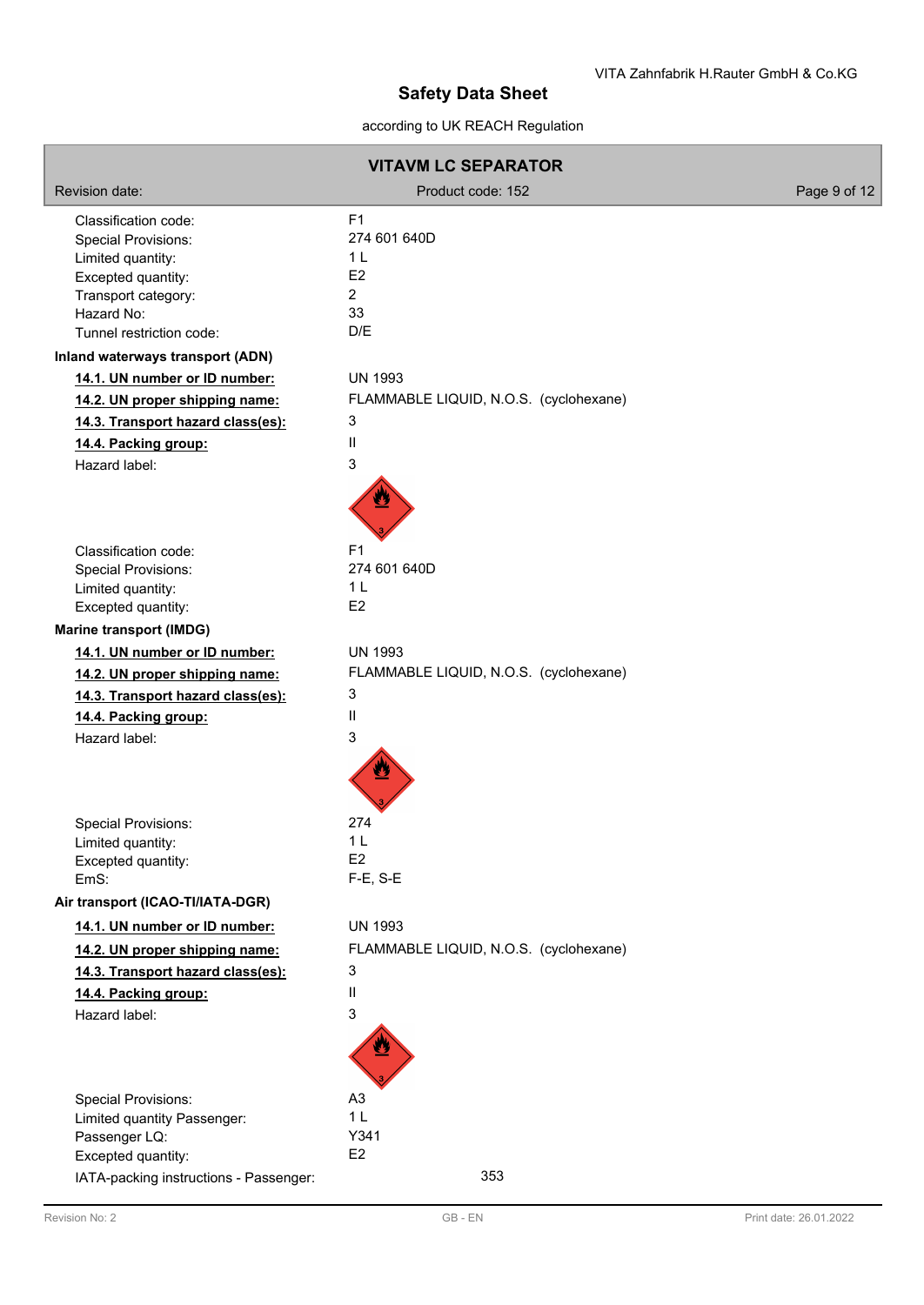## according to UK REACH Regulation

| <b>VITAVM LC SEPARATOR</b>                                                                                                                            |                                                                                                                                                                                                                                                    |               |  |
|-------------------------------------------------------------------------------------------------------------------------------------------------------|----------------------------------------------------------------------------------------------------------------------------------------------------------------------------------------------------------------------------------------------------|---------------|--|
| Revision date:                                                                                                                                        | Product code: 152                                                                                                                                                                                                                                  | Page 10 of 12 |  |
| IATA-max. quantity - Passenger:<br>IATA-packing instructions - Cargo:<br>IATA-max. quantity - Cargo:<br>14.5. Environmental hazards                   | 5 L<br>364<br>60 L                                                                                                                                                                                                                                 |               |  |
| <b>ENVIRONMENTALLY HAZARDOUS:</b>                                                                                                                     | Yes                                                                                                                                                                                                                                                |               |  |
| Danger releasing substance:                                                                                                                           | cyclohexane                                                                                                                                                                                                                                        |               |  |
| 14.6. Special precautions for user<br>Warning: Combustible liquid.<br>14.7. Maritime transport in bulk according to IMO instruments<br>not applicable |                                                                                                                                                                                                                                                    |               |  |
| <b>SECTION 15: Regulatory information</b>                                                                                                             |                                                                                                                                                                                                                                                    |               |  |
|                                                                                                                                                       | 15.1. Safety, health and environmental regulations/legislation specific for the substance or mixture                                                                                                                                               |               |  |
| EU regulatory information<br>Restrictions on use (REACH, annex XVII):<br>Entry 3, Entry 40, Entry 48, Entry 57                                        |                                                                                                                                                                                                                                                    |               |  |
| 2010/75/EU (VOC):                                                                                                                                     | 10 % (86,7 g/l)                                                                                                                                                                                                                                    |               |  |
| 2004/42/EC (VOC):<br>Information according to 2012/18/EU<br>(SEVESO III):<br>Additional information:                                                  | 10 % (86,7 g/l)<br>E1 Hazardous to the Aquatic Environment<br>P <sub>5c</sub>                                                                                                                                                                      |               |  |
| National regulatory information                                                                                                                       |                                                                                                                                                                                                                                                    |               |  |
| Employment restrictions:                                                                                                                              | Observe restrictions to employment for juveniles according to the 'juvenile<br>work protection guideline' (94/33/EC). Observe employment restrictions<br>under the Maternity Protection Directive (92/85/EEC) for expectant or<br>nursing mothers. |               |  |
| Water hazard class (D):                                                                                                                               | 2 - obviously hazardous to water                                                                                                                                                                                                                   |               |  |
| 15.2. Chemical safety assessment                                                                                                                      |                                                                                                                                                                                                                                                    |               |  |
| Chemical safety assessments for substances in this mixture were not carried out.                                                                      |                                                                                                                                                                                                                                                    |               |  |
| <b>SECTION 16: Other information</b>                                                                                                                  |                                                                                                                                                                                                                                                    |               |  |
|                                                                                                                                                       |                                                                                                                                                                                                                                                    |               |  |

### **Abbreviations and acronyms**

ADR: Accord européen sur le transport des marchandises dangereuses par Route (European Agreement concerning the International Carriage of Dangerous Goods by Road) IMDG: International Maritime Code for Dangerous Goods IATA: International Air Transport Association GHS: Globally Harmonized System of Classification and Labelling of Chemicals EINECS: European Inventory of Existing Commercial Chemical Substances ELINCS: European List of Notified Chemical Substances CAS: Chemical Abstracts Service LC50: Lethal concentration, 50% LD50: Lethal dose, 50% CLP: Classification, labelling and Packaging REACH: Registration, Evaluation and Authorization of Chemicals GHS: Globally Harmonised System of Classification, Labelling and Packaging of Chemicals UN: United Nations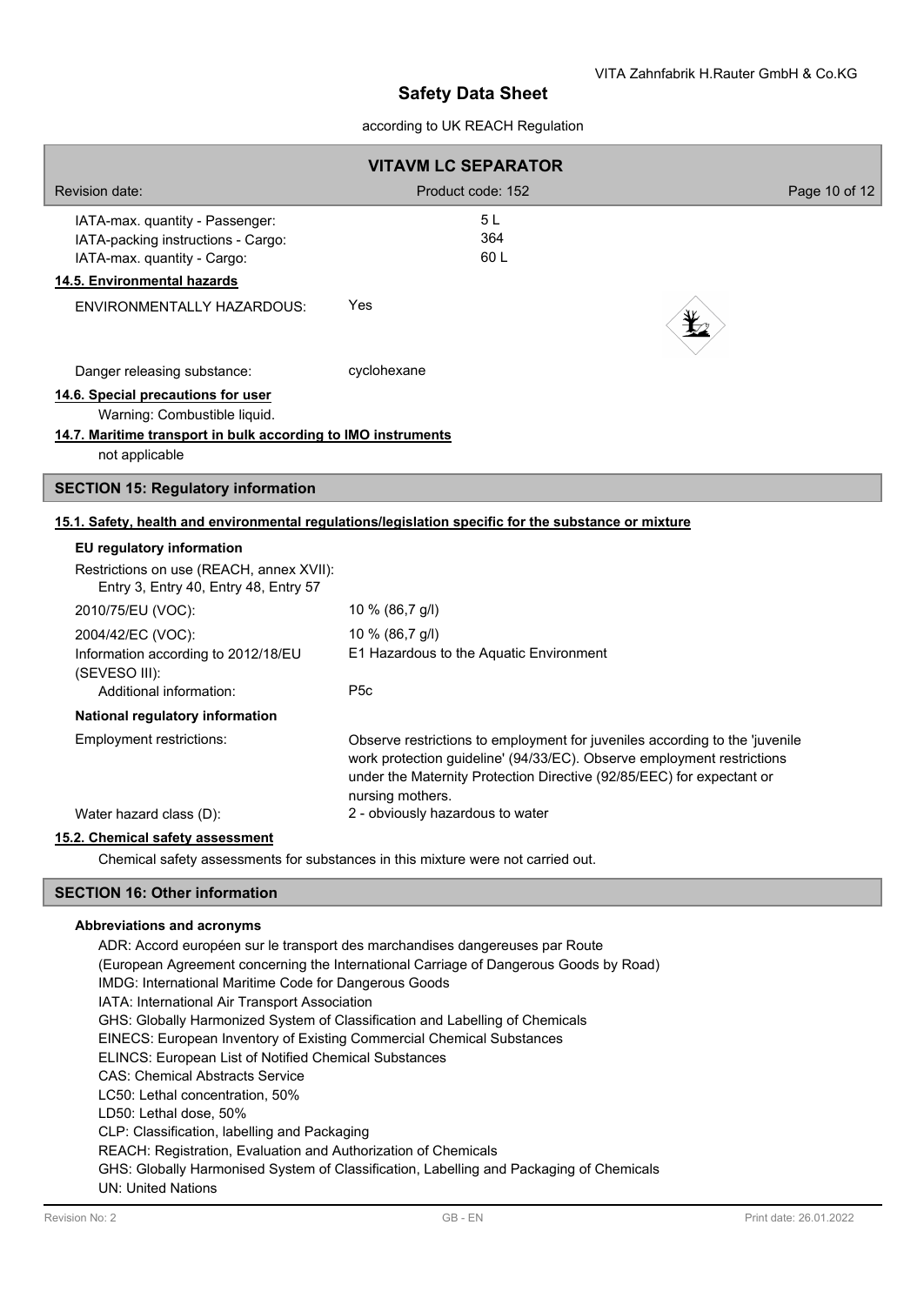## according to UK REACH Regulation

## **VITAVM LC SEPARATOR**

Revision date: Product code: 152 Page 11 of 12

DNEL: Derived No Effect Level DMEL: Derived Minimal Effect Level PNEC: Predicted No Effect Concentration ATE: Acute toxicity estimate LL50: Lethal loading, 50% EL50: Effect loading, 50% EC50: Effective Concentration 50% ErC50: Effective Concentration 50%, growth rate NOEC: No Observed Effect Concentration BCF: Bio-concentration factor PBT: persistent, bioaccumulative, toxic vPvB: very persistent, very bioaccumulative RID: Regulations concerning the international carriage of dangerous goods by rail ADN: European Agreement concerning the International Carriage of Dangerous Goods by Inland Waterways (Accord européen relatif au transport international des marchandises dangereuses par voies de navigation intérieures) EmS: Emergency Schedules MFAG: Medical First Aid Guide ICAO: International Civil Aviation Organization MARPOL: International Convention for the Prevention of Marine Pollution from Ships IBC: Intermediate Bulk Container VOC: Volatile Organic Compounds SVHC: Substance of Very High Concern For abbreviations and acronyms, see table at http://abbrev.esdscom.eu

## **Classification for mixtures and used evaluation method according to GB CLP Regulation**

| Classification          | Classification procedure |
|-------------------------|--------------------------|
| Flam. Lig. 2; H225      | On basis of test data    |
| Asp. Tox. 1; H304       | Calculation method       |
| Skin Irrit. 2; H315     | Calculation method       |
| Eye Dam. 1; H318        | Calculation method       |
| Repr. 2; H361d          | Calculation method       |
| STOT SE 3; H336         | Calculation method       |
| STOT RE 2; H373         | Calculation method       |
| Aquatic Acute 1: H400   | Calculation method       |
| Aquatic Chronic 1; H410 | Calculation method       |

### **Relevant H and EUH statements (number and full text)**

| H <sub>225</sub>  | Highly flammable liquid and vapour.                                |
|-------------------|--------------------------------------------------------------------|
| H <sub>300</sub>  | Fatal if swallowed.                                                |
| H302              | Harmful if swallowed.                                              |
| H <sub>304</sub>  | May be fatal if swallowed and enters airways.                      |
| H314              | Causes severe skin burns and eye damage.                           |
| H315              | Causes skin irritation.                                            |
| H318              | Causes serious eye damage.                                         |
| H <sub>3</sub> 19 | Causes serious eye irritation.                                     |
| H335              | May cause respiratory irritation.                                  |
| H336              | May cause drowsiness or dizziness.                                 |
| H361d             | Suspected of damaging the unborn child.                            |
| H373              | May cause damage to organs through prolonged or repeated exposure. |
| H400              | Very toxic to aquatic life.                                        |
| H410              | Very toxic to aquatic life with long lasting effects.              |